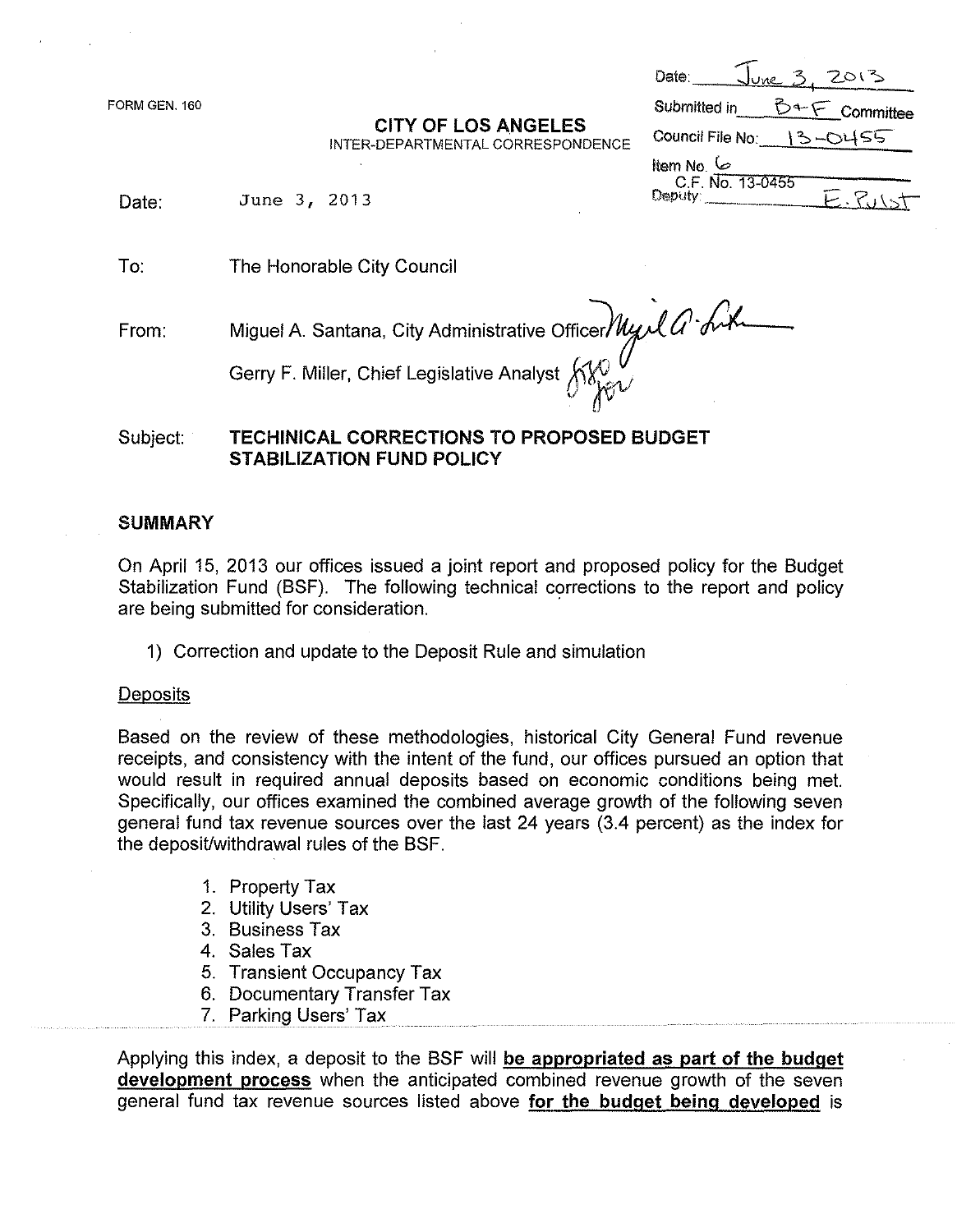greater than 3.4 percent growth. The growth will be calculated from the current year's adopted budget. When this condition is met, the amount of the deposit will be the difference between the anticipated growth for the budget being developed and the growth at 3.4 percent.

The following simulation illustrates the budget appropriations to the BSF that would have been required as part of the development of the budgets from 2006-07 to 2013-14 had this policy been in place.

| Fiscal<br>Year | <b>Adopted</b><br><b>Budget</b> | Revenue at<br>$3.4\%$ growth | <b>Upcoming Fiscal</b><br>Year | Adopted<br><b>Budget</b> | <b>Surplus</b><br>(Shortfall) | To BSF |
|----------------|---------------------------------|------------------------------|--------------------------------|--------------------------|-------------------------------|--------|
| 2005-06        | 2,764.8                         | 2,858.8                      | 2006-07                        | 3,080.1                  | 221.3                         | 221.3  |
| 2006-07        | 3,080.1                         | 3,184.8                      | 2007-08                        | 3.240.2                  | 55.4                          | 55.4   |
| 2007-08        | 3,240.2                         | 3,350.3                      | 2008-09                        | 3,277.9                  | (72.4)                        | 0.0    |
| 2008-09        | 3,277.9                         | 3,389.4                      | 2009-10                        | 3 1 2 9 6                | (259.7)                       | 0.0    |
| 2009-10        | 3,129.6                         | 3,236.1                      | 2010-11                        | 3.0842                   | (151.9)                       | 0.0    |
| 2010-11        | 3,084.2                         | 3,189.0                      | 2011-12                        | 3 141 1                  | (48.0)                        | 0.0    |
| $2011 - 12$    | 3,141.1                         | 3,247.8                      | 2012-13                        | 3,219.6                  | (28.2)                        | 0.0    |
| $2012 - 13$    | 3,219.6                         | 3,329.1                      | $2013 - 14*$                   | 3.444.1                  | 115.0                         | 115.0  |
|                |                                 |                              |                                |                          |                               |        |

Simulation of Potential Transfers to the Budget Stabilization Fund under the Proposed Policy 2005-06 to 2013-14\* (Dollars in Millions) Changes in Bold

\*Pending Mayor's Approval

Based on the policy guidelines, an appropriation to the BSF would have been required as part of the 2006-07 and 2007-08 budgets. An appropriation to the BSF as part of the 2013-14 budget has been included though at a lower amount and what the policy would have required.

2) Correction and update to the Withdrawal simulation

### **Withdrawals**

The following simulation illustrates the budget transfers from the BSF that would have been possible as part of the development of the budgets from 2006-07 to 2013-14 had this policy been in place.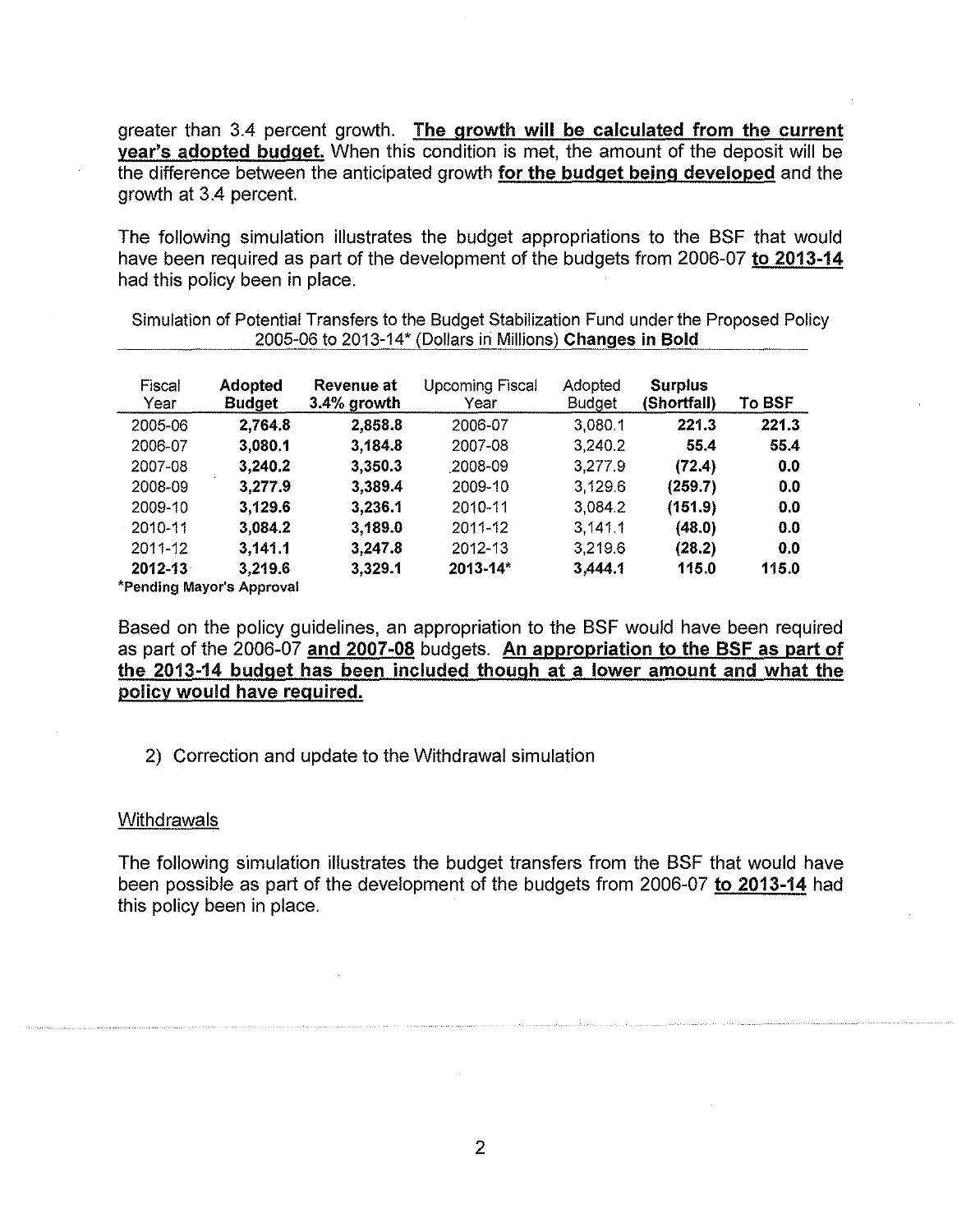Simulation of Potential Transfers from the Budget Stabilization Fund under the Proposed Policy 2005-06 to 2013-14\* (Dollars in Millions) Changes in Bold

| Fiscal<br>Year | <b>Adopted</b><br><b>Budget</b> | Revenue<br>at $3.4%$<br>growth | Upcoming<br>Fiscal<br>Year | Adopted<br><b>Budget</b> | <b>Surplus</b><br>(Shortfall) | To<br><b>BSF</b> | <b>BSF</b><br><b>Balance</b> | 25%<br>Cap | Transfer<br>from<br><b>BSF</b><br>(Limit<br>$25%$ of<br>Balance) | <b>BSF</b><br><b>Balance</b><br>After<br>Transfer |
|----------------|---------------------------------|--------------------------------|----------------------------|--------------------------|-------------------------------|------------------|------------------------------|------------|------------------------------------------------------------------|---------------------------------------------------|
| 2005-06        | 2.764.8                         | 2,858.8                        | 2006-07                    | 3,080.1                  | 221.3                         | 221.3            | 221.3                        | 55.3       | 0                                                                | 221.3                                             |
| 2006-07        | 3,080.1                         | 3,184.8                        | 2007-08                    | 3,240.2                  | 55.4                          | 55.4             | 276.7                        | 69.2       | 0                                                                | 221.3                                             |
| 2007-08        | 3.240.2                         | 3,350.3                        | 2008-09                    | 3,277.9                  | (72.4)                        | 0.0              | 221.3                        | 55.3       | 55.3                                                             | 166.0                                             |
| 2008-09        | 3,277.9                         | 3,389.4                        | 2009-10                    | 3,129.6                  | (259.7)                       | 0.0              | 166.0                        | 41.5       | 41.5                                                             | 124.5                                             |
| 2009-10        | 3,129.6                         | 3,236.1                        | 2010-11                    | 3.084.2                  | (151.9)                       | 0.0              | 124.5                        | 31.1       | 31.1                                                             | 93.4                                              |
| 2010-11        | 3,084.2                         | 3,189.0                        | 2011-12                    | 3,141.1                  | (48.0)                        | 0.0              | 93.4                         | 23.3       | 23.3                                                             | 70.0                                              |
| 2011-12        | 3,141.1                         | 3,247.8                        | $2012 - 13$                | 3,219.6                  | (28.2)                        | 0.0              | 70.0                         | 17.5       | 17.5                                                             | 52.5                                              |
| 2012-13        | 3.219.6                         | 3,329.1                        | $2013 - 14$                | 3,444.1                  | 115.0                         | 115.0            | 167.5                        | 41.9       | 0.0                                                              | 167.5                                             |
|                | *Pending Mayor's Approval       |                                |                            |                          |                               |                  |                              |            |                                                                  |                                                   |

RECOMMENDATIONS:

That the Council, subject to the approval of the Mayor:

- 1. Adopt the revised Proposed Financial Policy for the Budget Stabilization Fund for the City of Los Angeles, effective upon Mayor and Council action;
- 2. Request the City Attorney, with the assistance of the City Administrative Officer, to begin drafting the necessary ordinance language to codify the Proposed Financial Policy for the Budget Stabilization Fund, and any other necessary ordinance changes.

### FISCAL IMPACT

Adoption of all of the above recommendations will complete the implementation of Charter Amendment P which codified the establishment of the Contingency Reserve Account and Emergency Account within the Reserve Fun, and also established the BSF in the City Treasury. If adopted, the recommendations would potentially increase the City's Reserve Fund and BSF above their current amounts. The amount would be determined by subsequent Council and Mayor actions on the budget as well as the performance of the City's economically sensitive revenues. Adoption of these recommendations would also assist in addressing revenue shortfalls in times of economic distress similar to those projected by the City Administrative Officer in the Four-Year Budget Outlook.

MAS:BC:01130095

Attachment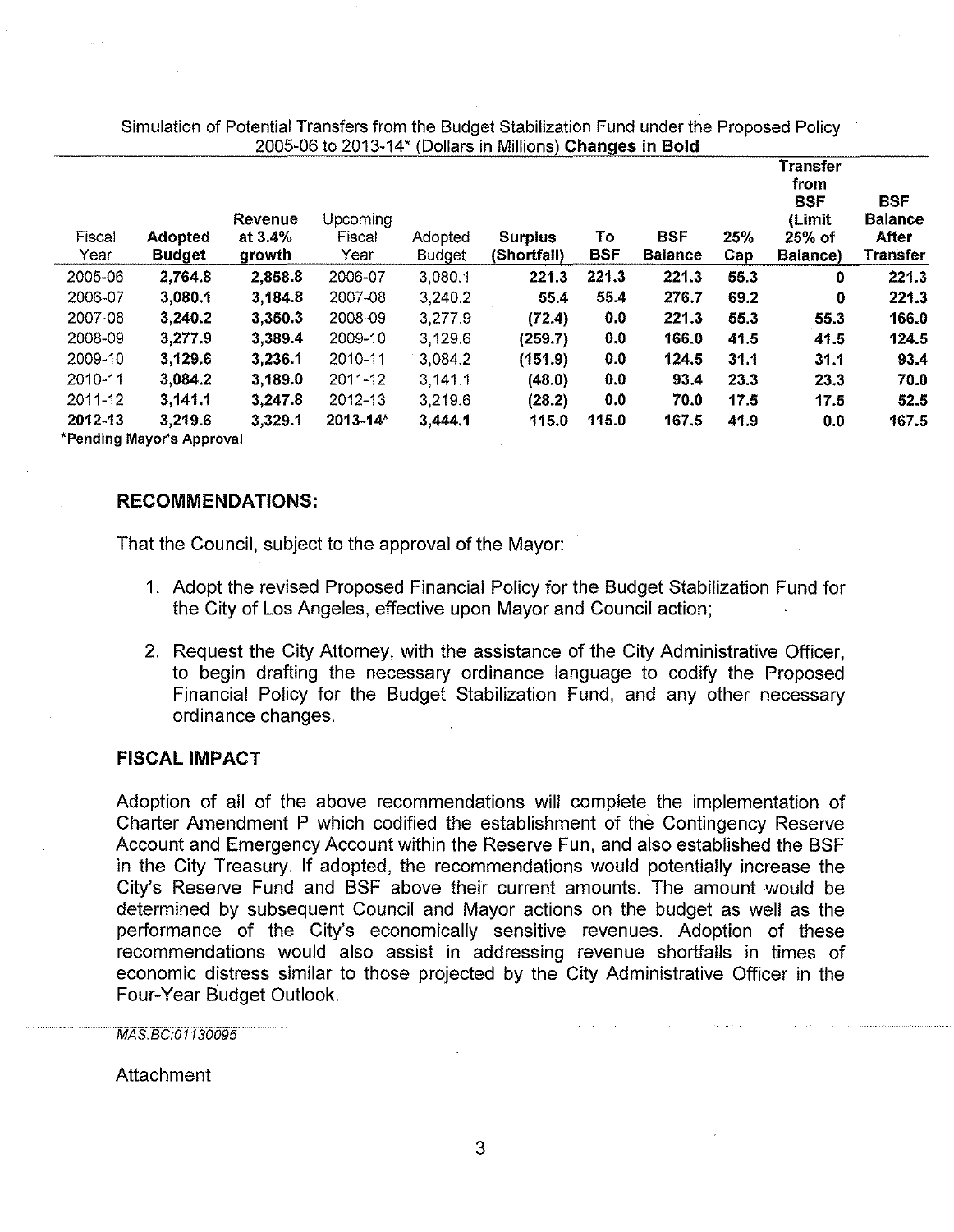# Revised Attachment 1 Financial Policy for the Budget Stabilization Fund

## Purpose

The City's general tax revenues are sensitive to economic conditions as well as actions taken by outside entities including the state and federal governments. Unanticipated revenue shortfalls during a fiscal year are usually addressed through reductions in critical services and operations. Given this revenue uncertainty, as part of the 2009-10 budget process, the Mayor and City Council established a Budget Stabilization Fund (BSF). Subsequent to this action, in March 2011, City of Los Angeles voters amended the City Charter to include the Budget Stabilization Fund as a charter-required fund.

A stabilization fund, is created with money set aside during periods of robust economic growth or when revenue projections are exceeded to help smooth out years when revenue is stagnant or is in decline. Furthermore, it provides the following protections and benefits to the City's financial health and stability:

- Sets aside revenue during years of strong revenue growth and would prevent using above average revenue growth to finance ongoing expenses such as increased employee salaries and benefits, as well as new services and programs.
- Enforces spending discipline by setting aside money collected from revenues received during good economic conditions for use during years with lower growth or declining revenue;
- Protects against reducing services during a recession;
- Addresses temporary cash flow shortages, revenue shortfalls or unpredictable one-time expenditures;
- Mitigates long-term imbalances by curbing the use of unusual surpluses for ongoing expenditures;
- May reduce City's borrowing costs due to stronger bond ratings; and,
- Stabilizes finances during significant downturns.

## Legal Basis of the Reserve Fund and Budget Stabilization Fund

### City Charter

The City Charter established the Reserve Fund which holds unrestricted cash set aside outside the budget for unforeseen expenditures, emergencies or natural disasters. Charter Section 344 requires the Controller to transfer surplus general revenues and other unspent appropriations from the General Fund to the Reserve Fund at the end of the fiscal year. In March 2011, voters passed Charter .Amendment P which codified the establishment of the Contingency Reserve Account and Emergency Account within the Reserve Fund. Charter Amendment P also established the BSF in the City Treasury and authorized the requirements for transfers or expenditures from the BSF to be established by ordinance.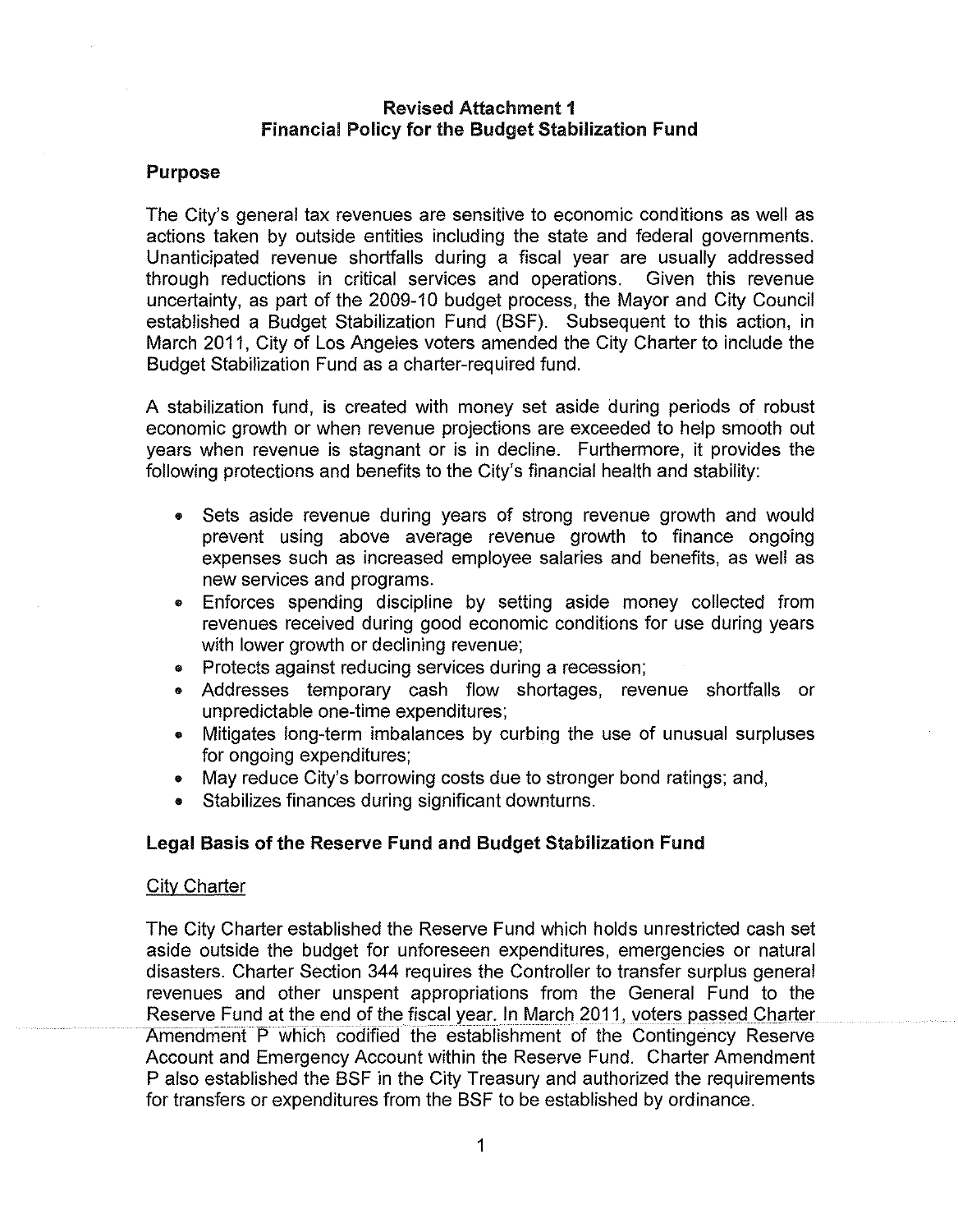# Funding Policy

### Minimum Balance

Unlike the Reserve Fund, the BSF does not *have* a minimum balance threshold amount that it must maintain. The deposit and withdrawal rules established herein will ultimately dictate the available balance in the BSF.

### Maximum Balance

The BSF does not *have* a maximum balance amount *level.*

In the *event* the combined balance in the Reserve Fund and the BSF will exceed 15 percent of the adopted General Fund budget, the City Council and Mayor may consider appropriating the "excess" funds to other funding priorities that are' considered to be "one-time" expenditures such as:

- One-time expenses such as capital spending to meet the Capital Improvement and Expenditure Program Policy (CIEP);
- Prepayment of General Fund debt or other obligations.

Any balance within the BSF will not be counted toward meeting the *five* percent Reserve Fund policy *level.*

## Deposit Rules

## Required Budget Appropriation to the Budget Stabilization Fund

In accordance with the budget development process established by the City Charter, beginning with the development of the 2014-15 budget, a new budget appropriation to the BSF shall be included as part of the adopted budget for the following fiscal year when the combined growth of the following seven General Fund tax revenue sources is anticipated to exceed 3.4 percent. The growth calculation will be based on the comparison between the adopted budget for the current year and the budget for the following fiscal year.

- 1. Property Tax
- 2. Utility Users' Tax
- 3. Business Tax
- 4. Sales Tax
- 5. Transient Occupancy Tax
- 6. Documentary Transfer Tax
- 7. Parking Users' Tax

The amount of the new budget appropriation to the BSF shall be the difference between the anticipated combined *revenue* growth of the *seven* general fund tax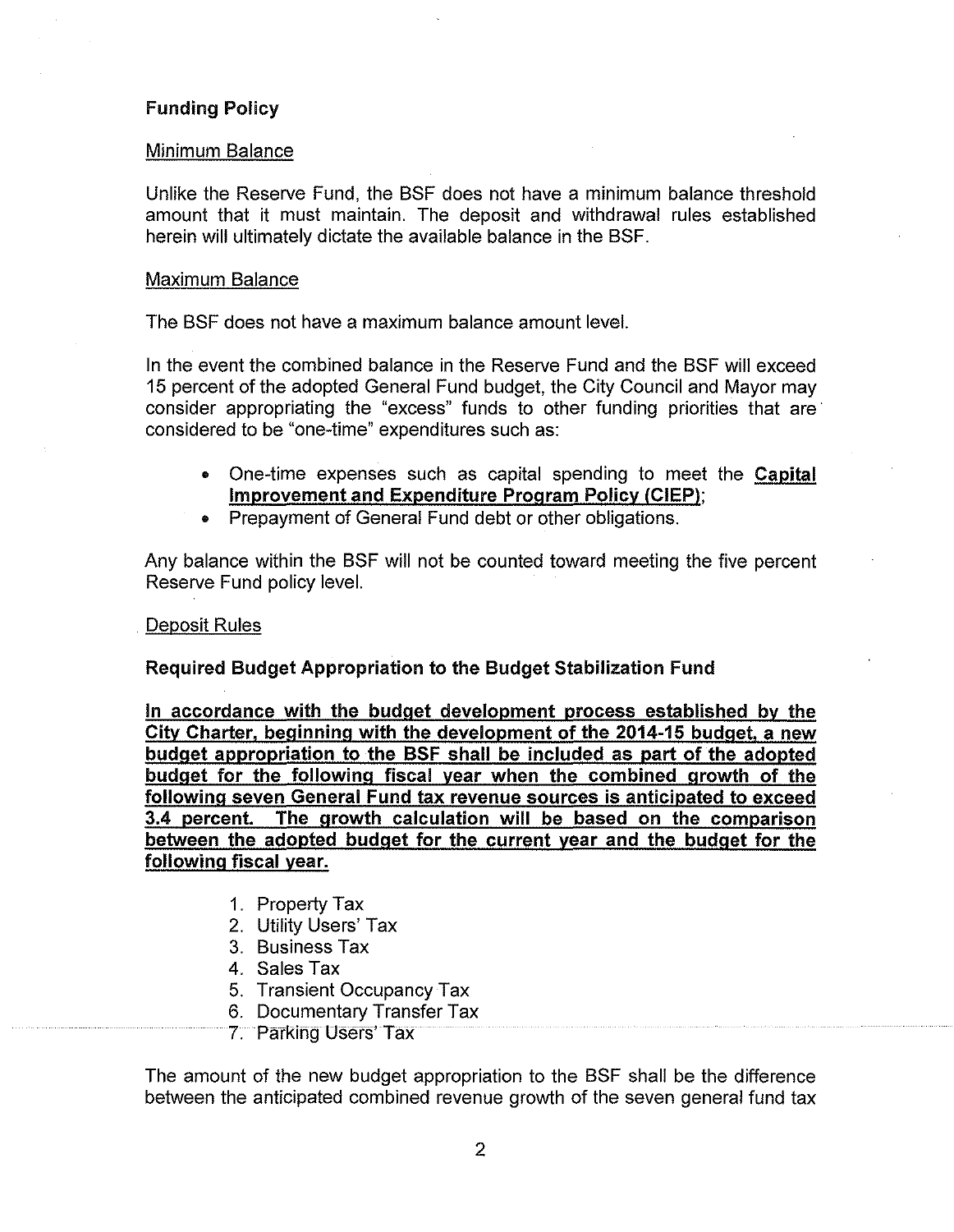revenue sources listed above and the combined value of these sources with an assumed 3.4 percent growth.

In the event an affirmative action is taken by the City, voters, or another government entity that increases or decreases the tax rates of any of the seven revenue sources used to set the index for the deposit/withdrawal rules of the BSF, a recalculation of the index by the City Administrative Officer and Chief Legislative Analyst will be automatically triggered. Any changes to the index require an amendment to this policy and related ordinances.

### Adjustments to the Required Budget Appropriation

The required budget appropriation to the BSF may be adjusted up or down based on the following:

- Upward adjustments may be made at the discretion of the City Council and Mayor (See other deposits to the BSF).
- Downward adjustments may only be made to maintain the Reserve Fund at five percent of the General Fund, to comply with the **CIEP** policy. in the event a fiscal emergency is declared by the City Council and Mayor, or if the BSF funding policy is suspended by the City Council and Mayor based on findings that it is in the best interest of the City to suspend the policy.

### Other Deposits to the Budget Stabilization Fund

Mid-year deposits to the BSF or deposits above the required amount may be authorized by the City Council, subject to the approval of the Mayor at any time during the year from various sources including but not limited to:

- One-time receipts from the sale or lease of the City's assets or securitization of future revenue streams.
- Any unanticipated revenue recognized during the year that has not already been programed.
- Funds made available from the release of prior year encumbrances.
- Year-end surpluses.

Pursuant to the City Charter, prior year funds and surpluses will revert to their original funding sources. Those reverting to the General Fund will first revert to the Reserve Fund to ensure the funding level of the Reserve Fund is at 5 percent of the General Fund and to ensure sufficient funds are available in the Reserve Fund for year-end closing transfers. The balance of funds may be deposited into the BSF.